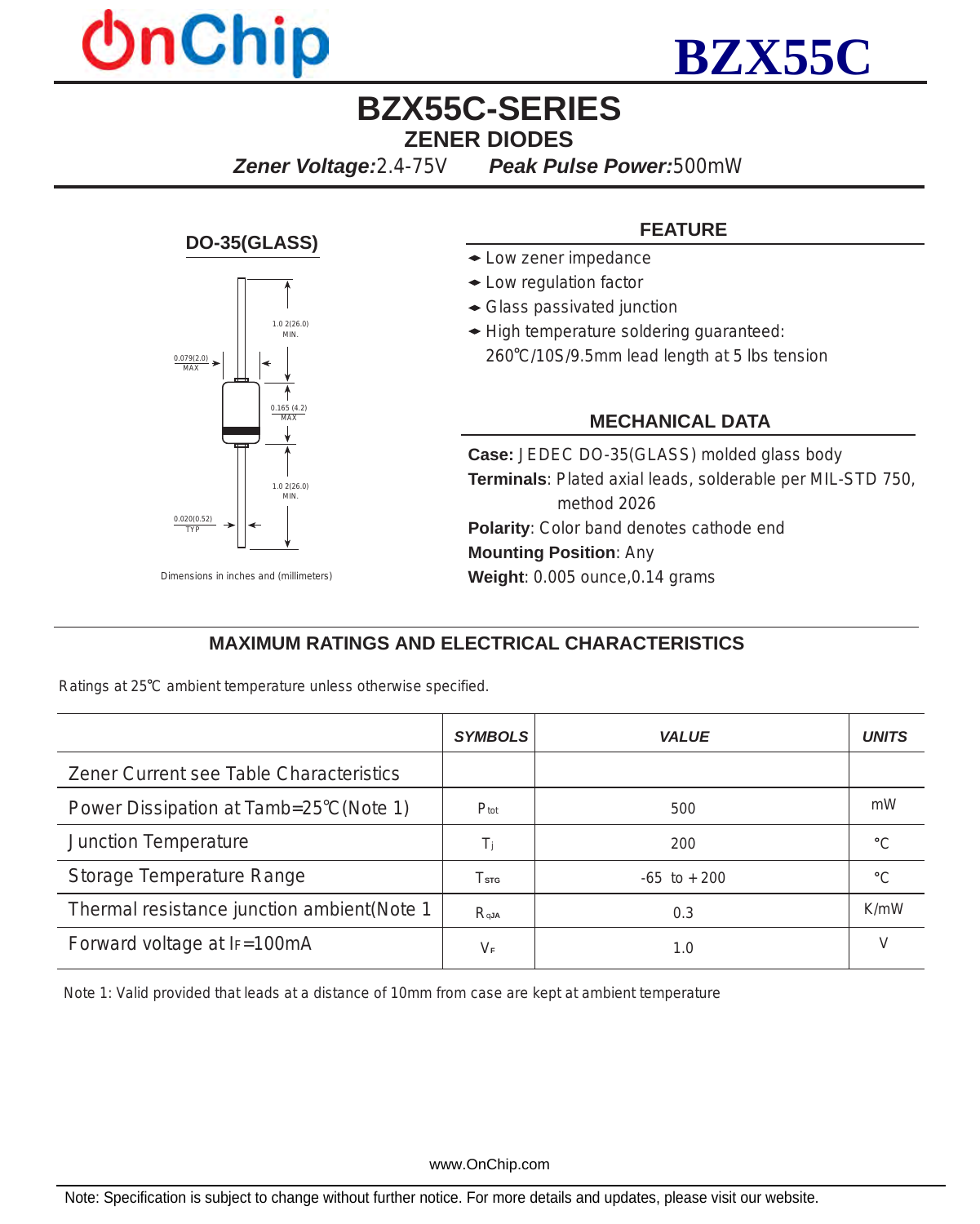# **OnChip**



# ELECTRICAL CHARACTERISTICS (at TA=25<sup>°</sup>C unless otherwise noted)

| Device Type      | Nominal<br>ZenerVoltage<br>Vz@IzT |      | Test<br>Current  | Maximum Zener<br>Impedance |         |            | <b>Maximum Reverse</b><br>Leakage Current |                 | Typical<br>Temperature | Maximum<br>Regulator<br>Current |
|------------------|-----------------------------------|------|------------------|----------------------------|---------|------------|-------------------------------------------|-----------------|------------------------|---------------------------------|
|                  |                                   |      | <b>IzT</b>       | Zzr@Izr                    | Zzk@Izk | <b>Izk</b> | IR                                        | $@V_{R}$        | Coefficient            | <b>IzM</b>                      |
|                  | Min                               | Max  | mA               | Ohms                       | Ohms    | mA         | mA                                        | <b>Volts</b>    | $(\% / °C)$            | mA                              |
| <b>BZX55C2V4</b> | 2.28                              | 2.56 | 5.0              | 85                         | 600     | 1.0        | 50                                        | 1.0             | $-0.085$               | 155                             |
| <b>BZX55C2V7</b> | 2.5                               | 2.9  | 5.0              | 85                         | 600     | 1.0        | 10                                        | 1.0             | $-0.080$               | 135                             |
| BZX55C3V0        | 2.8                               | 3.2  | 5.0              | 85                         | 600     | 1.0        | 4.0                                       | 1.0             | $-0.075$               | 125                             |
| BZX55C3V3        | 3.1                               | 3.5  | 5.0              | 85                         | 600     | 1.0        | 2.0                                       | 1.0             | $-0.070$               | 115                             |
| BZX55C3V6        | 3.4                               | 3.8  | 5.0              | 85                         | 600     | 1.0        | $2.0\,$                                   | 1.0             | $-0.065$               | 105                             |
| BZX55C3V9        | 3.7                               | 4.1  | 5.0              | 85                         | 600     | 1.0        | $2.0\,$                                   | 1.0             | $-0.060$               | 95                              |
| BZX55C4C3        | 4.0                               | 4.6  | 5.0              | 75                         | 600     | 1.0        | 1.0                                       | 1.0             | ±0.055                 | 90                              |
| BZX55C4V7        | 4.4                               | 5.0  | 5.0              | 60                         | 600     | 1.0        | 0.5                                       | 1.0             | $\pm 0.030$            | 85                              |
| BZX55C5V1        | 4.8                               | 5.4  | 5.0              | 35                         | 550     | 1.0        | 0.1                                       | 1.0             | $\pm 0.030$            | 80                              |
| <b>BZX55C5V6</b> | $\overline{5.2}$                  | 6.0  | 5.0              | $\overline{25}$            | 450     | 1.0        | 0.1                                       | 1.0             | $+0.038$               | 70                              |
| BZX55C6V2        | 5.8                               | 6.6  | 5.0              | 10                         | 200     | 1.0        | 0.1                                       | 2.0             | $+0.045$               | 64                              |
| BZX55C6V8        | 6.4                               | 7.2  | 5.0              | 8.0                        | 150     | 1.0        | 0.1                                       | 3.0             | $+0.050$               | 58                              |
| BZX55C7V5        | 7.0                               | 7.9  | 5.0              | 7.0                        | 50      | 1.0        | 0.1                                       | 5.0             | $+0.058$               | 53                              |
| <b>BZX55C8V2</b> | 7.7                               | 8.7  | 5.0              | 7.0                        | 50      | 1.0        | 0.1                                       | 6.2             | $+0.062$               | 74                              |
| BZX55C9V1        | 8.5                               | 9.6  | 5.0              | 10                         | 50      | 1.0        | 0.1                                       | 6.8             | $+0.068$               | 43                              |
| <b>BZX55C10</b>  | 9.4                               | 10.6 | 5.0              | 15                         | 70      | 1.0        | 0.1                                       | 7.5             | $+0.075$               | 40                              |
| <b>BZX55C11</b>  | 10.4                              | 11.6 | 5.0              | 20                         | 70      | 1.0        | 0.1                                       | 8.2             | $+0.076$               | 36                              |
| <b>BZX55C12</b>  | 11.4                              | 12.7 | 5.0              | 20                         | 90      | 1.0        | 0.1                                       | 9.1             | $+0.077$               | 32                              |
| <b>BZX55C13</b>  | 12.4                              | 14.1 | 5.0              | 26                         | 110     | 1.0        | 0.1                                       | 10              | $+0.079$               | 29                              |
| <b>BZX55C15</b>  | 13.8                              | 15.6 | 5.0              | 30                         | 110     | 1.0        | 0.1                                       | 11              | $+0.082$               | 27                              |
| <b>BZX55C16</b>  | 15.3                              | 17.1 | 5.0              | 40                         | 170     | 1.0        | 0.1                                       | 12              | $+0.083$               | 24                              |
| <b>BZX55C18</b>  | 16.8                              | 19.1 | 5.0              | 50                         | 170     | 1.0        | 0.1                                       | 13              | $+0.085$               | 21                              |
| <b>BZX55C20</b>  | 18.8                              | 21.2 | 5.0              | 55                         | 220     | 1.0        | 0.1                                       | 15              | $+0.086$               | 20                              |
| <b>BZX55C22</b>  | 20.8                              | 23.3 | 5.0              | 55                         | 220     | 1.0        | 0.1                                       | 16              | $+0.087$               | 18                              |
| BZX55C24         | 22.8                              | 25.6 | 5.0              | 80                         | 220     | 1.0        | 0.1                                       | 18              | $+0.088$               | 16                              |
| <b>BZX55C27</b>  | 25.1                              | 28.9 | 5.0              | 80                         | 220     | 1.0        | 0.1                                       | 20              | $+0.090$               | 14                              |
| <b>BZX55C30</b>  | 28                                | 32   | 5.0              | 80                         | 220     | 1.0        | 0.1                                       | 22              | $+0.091$               | 13                              |
| <b>BZX55C33</b>  | $\overline{31}$                   | 35   | 5.0              | 80                         | 220     | 1.0        | 0.1                                       | 24              | $+0.092$               | $\overline{12}$                 |
| <b>BZX55C36</b>  | 34                                | 38   | 5.0              | 80                         | 220     | 1.0        | 0.1                                       | 27              | $+0.093$               | 11                              |
| <b>BZX55C39</b>  | 37                                | 41   | 2.5              | 90                         | 500     | 0.5        | 0.1                                       | 30              | $+0.094$               | 10                              |
| <b>BZX55C43</b>  | 40                                | 46   | 2.5              | 90                         | 600     | 0.5        | 0.1                                       | 33              | $+0.095$               | 9.2                             |
| <b>BZX55C47</b>  | 44                                | 50   | 2.5              | 110                        | 700     | 0.5        | 0.1                                       | 36              | $+0.095$               | 8.5                             |
| <b>BZX55C51</b>  | 48                                | 54   | 2.5              | 125                        | 700     | 0.5        | 0.1                                       | 39              | $+0.096$               | 7.8                             |
| <b>BZX55C56</b>  | 52                                | 60   | 2.5              | 135                        | 1000    | 0.5        | 0.1                                       | 43              | $+0.096$               | 7.0                             |
| <b>BZX55C62</b>  | 58                                | 66   | 2.5              | 150                        | 1000    | 0.5        | 0.1                                       | 47              | $+0.096$               | 6.4                             |
| <b>BZX55C68</b>  | 64                                | 72   | 2.5              | 200                        | 1000    | 0.5        | 0.1                                       | 51              | $+0.096$               | 5.9                             |
| <b>BZX55C75</b>  | $\overline{70}$                   | 80   | $\overline{2.5}$ | 250                        | 1500    | 0.5        | $\overline{0.1}$                          | $\overline{56}$ | $+0.096$               | 5.3                             |

Note 1: Suffix "B" indicate +2% tolerance Note 2: Suffix "A" indicate +1% tolerance